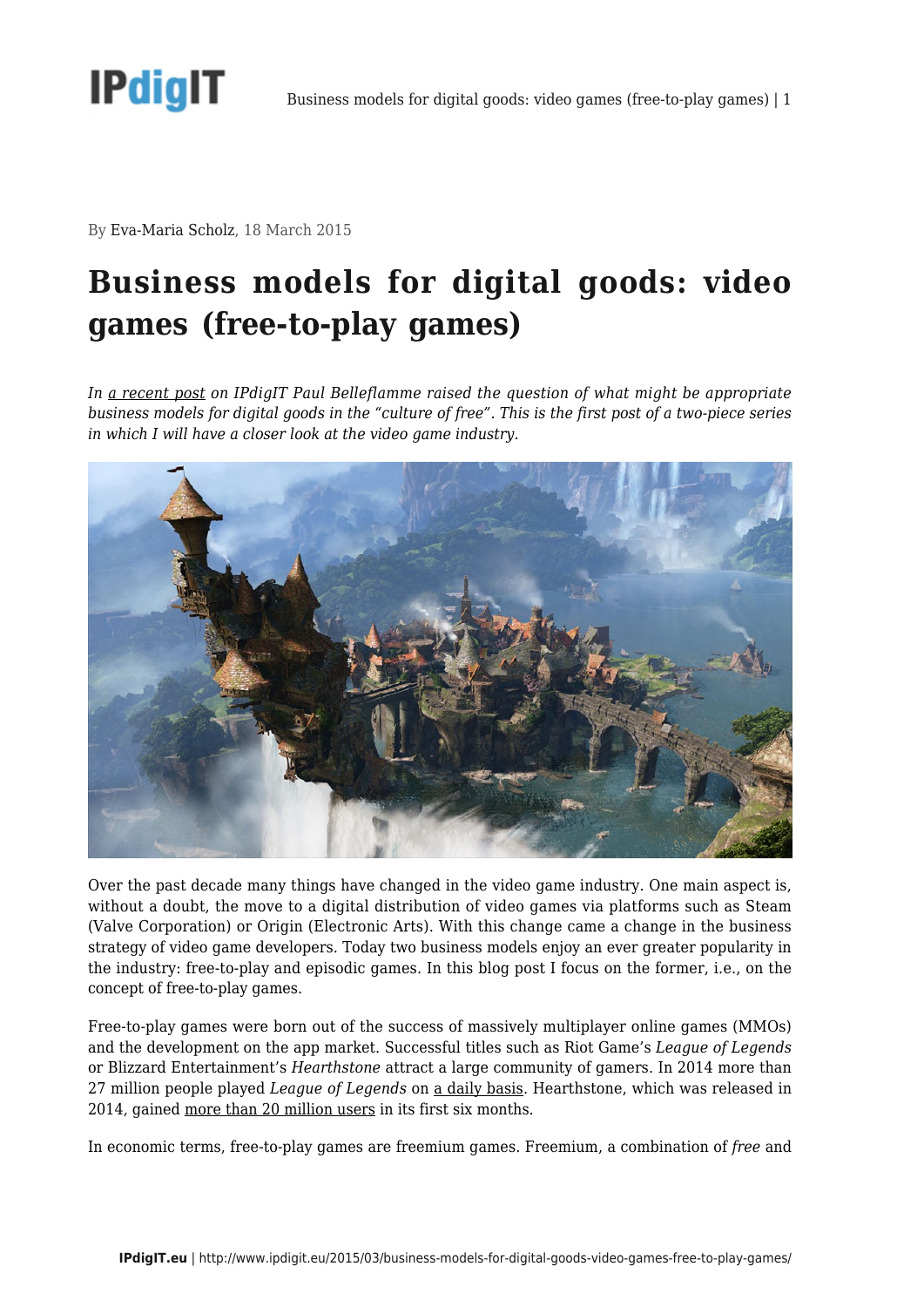

*premium*, stands for a business model that is widely adopted in the digital economy (also discussed [here](http://www.ipdigit.eu/2014/02/prezi-a-successful-freemium-model/) on IPdigIT). Applied to the video game industry the concept implies that consumers may download a fully functional game for free. Additional, or *premium*, content, is available via so-called microtransactions. One can roughly divide these in-game purchases in two categories that depend on whether additional content is purely aesthetic or has a functional component. In the first case, sometimes referred to as pay-to-entertain, premium content is purely decorative and serves as a way for consumers to individualise the game according to their preferences. In the second case, also termed pay-to-progress or pay-to-win, additional content is functional and allows *premium* consumers to progress faster in the game, for example, by enhancing the performance of their in-game character.

It appears that the freemium model is hard to resist, even for established video game developers (see also [this article](http://techcrunch.com/2013/07/19/freemium-is-irresistable-even-for-successful-game-companies/) on TechCrunch). In February 2015, Lionhead Studios, a British video game developer owned by Microsoft, made headlines by announcing that the next release of its highly successful *Fable* series will be free-to-play on Xbox One and Microsoft 10.

*You'll be able to play Fable Legends from beginning-to-end without spending a penny. That means you'll have access to the entirety of Fable Legends' storyline and all of the quests we release this year and forever. ([fablelegends.com\)](http://www.fablelegends.com/)*

This change in strategy shows that Microsoft sees the future of the gaming industry, or at least of a significant part of it, in free-to-play. In the following I will have a closer look at why this may be the case.

## **User base and conversion rate**

Two main factors drive the success of a freemium strategy: user base and conversion rate. The two concepts respectively refer to the number of (active) gamers and the share of gamers that purchase premium content.

Before delving deeper in the two concepts it is instructive to notice that a freemium strategy is essentially a strategy of price discrimination (menu pricing and personalised pricing). First, freemium games are offered via two different pricing plans, *free* and *premium*. As a result, even consumers with a very low, or zero, willingness to pay may download and play the video game (i.e., become active consumers). Second, the *premium part* resembles a strategy of personalised pricing. Consumers purchase premium content up to their reservation price and as such pay a personalised price for the video game.

What are the corollaries in terms of user base and conversion rate?

**User base.** By lowering the price for a basic, but fully functional, version of the video game to zero, developers maximise the user base. This is especially important in the case of video games as their experience good character results in high (non-price) barriers to consumption (consumers are uncertain about their private valuation for a video game prior to playing it).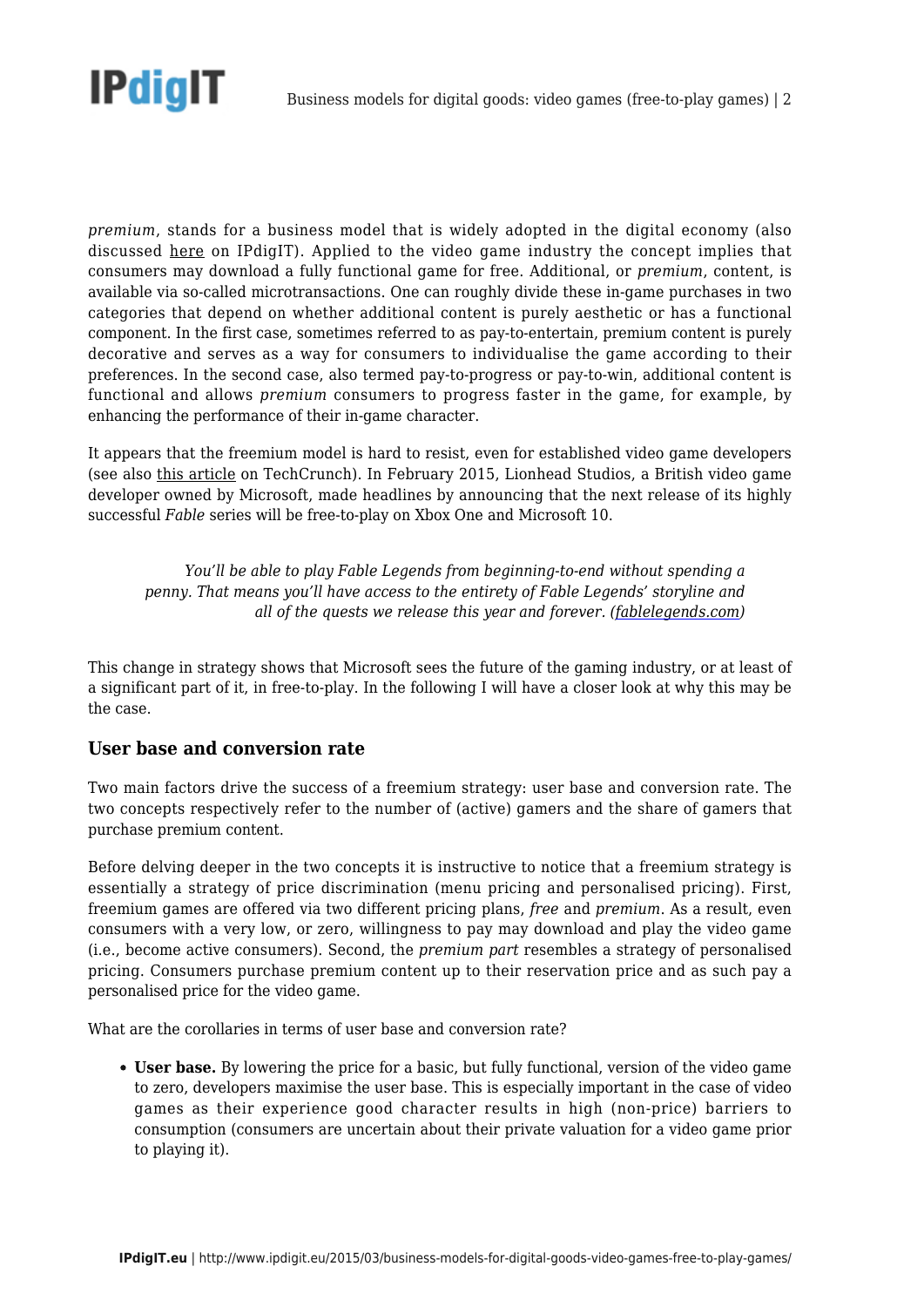

**Conversion rate.** A certain share of the user base will purchase premium content. Most important, some users will spend more than they would have under a standard pay-to-play business model. By offering personalised prices video game developers hence maximise revenues and are able to give away a basic version of the game for free. Clearly, for free-toplay to be a viable business strategy, developers need to aim for a high enough conversion rate. The latter primarily depends on the scope of the free gaming experience and the value users see in the premium features.

Let me illustrate the two concepts further via the example of Lionhead's *Fable Legends*. *Fable Legends* will be supported by microtransactions. During the game, players earn an in-game currency which, additionally, can be purchased with real world money. This in-game currency may then be spend on additional (functional) items. Moreover, in its free version, *Fable Legends* will have a limited number of in-game characters, or *heroes*, which, additionally will be rotated on a regular basis. Heroes may be unlocked permanently in exchange for in-game currency.

## **Network effects**

I will come back for a moment to the group of consumers that does not purchase premium content. It is important to see that this group contributes in its own way to the success of a freemium strategy and as such is valuable for video game developers. The reason is that these consumers help to grow user base and conversion rate, either actively, for instance via word-ofmouth recommendations on social networking sites, or passively via [network effects.](http://www.ipdigit.eu/tag/network-effects/) In the case of free-to-play games there are direct (within-side) and indirect (cross-side) network effects. Direct network effects primarily imply that it is more enjoyable to play video games with a large user base (larger gamer community, possibility to play with or against one's friends, etc.). Notice, however, that consumers may not only have greater incentives to download games with an already large user base, but also to purchase premium content when playing the latter. Gamers may want to become more competitive, by acquiring premium content, the more competitors, i.e., other gamers, they face. Indirect network effects now come into play because a larger user base gives video game developers stronger incentives to develop additional premium content. The prospect of a richer gaming experience, in turn, motivates more consumers to download the game and/or convinces already active users to purchase additional premium content.

*Fable Legends* optimally exploits those network effects. Consumers may play the game either alone or together with their friends. Even more important is the fact that the game is available for Xbox One and Microsoft 10 and features a cross-platform functionality. Meaning, the game not only appeals to a wider audience (Microsoft 10 and Xbox One users) but also intends that users with different consoles play against one another. What is more, *Fable Legends* builds on the fanbase from the *Fable* series and as such on a large potential market with an established gamer community.

## **Switching costs and games as a service**

For video game developers the *free* in freemium is a double-edged sword. On the one hand it allows them to grow their user base rapidly. On the other hand, the same applies for their competitors. For a successful freemium strategy it is thus not enough to motivate a sufficiently